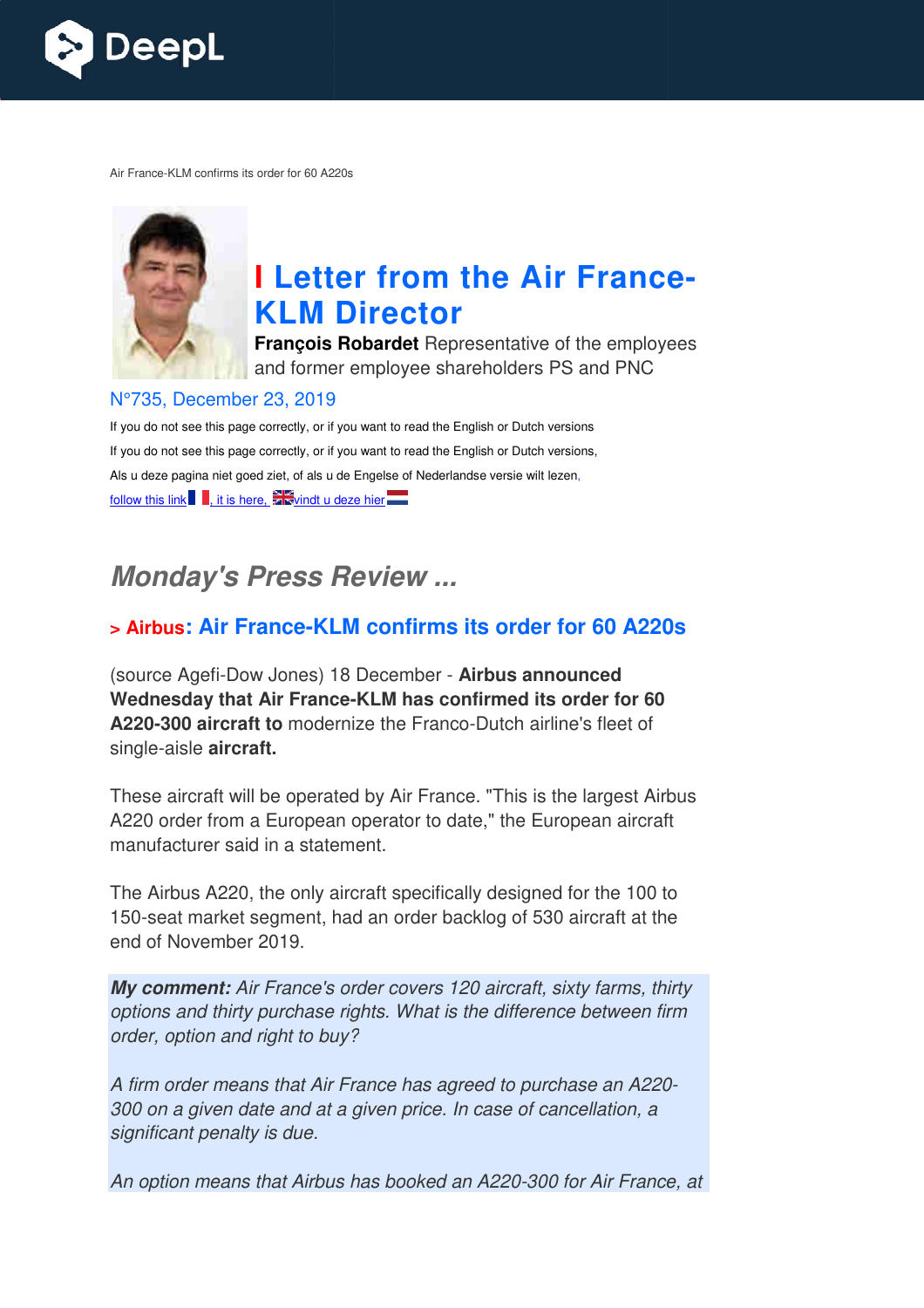*a certain price. Air France will decide if it wants to convert this reservation into an order at a later date. The commitment is less important than with an order.* 

*A purchase right is even less a commitment than an option. This simply means that Air France has agreed to buy an A220-300 at a given price, but without a delivery date being set. (source aviation.stackovernet)*

#### **> Taxes galore: what if the democratization of air transport began to come to an end?**

(source La Tribune) 23 December - (...) The **year 2020 will mark the beginning of a new era for European airlines**. An era in which the weight of measures to combat global warming will weigh heavily on their cost structure, with the risk that, in the long term, the price of air tickets will soar, thus depriving the less well-off of this mode of transport, as was the case several decades ago.

Following the increase in environmental awareness of the climate emergency in 2019 and the media coverage of arguments against aviation, **many measures, mainly fiscal, will apply to air transport in 2020**. This sector, which accounts for 2.5% of global CO2 emissions, reduces fuel consumption per passenger by an average of 1 to 1.5% each year, but is unable to halt the emissions curve due to the dizzying growth in traffic, which doubles every 15 years. Because, **unlike other sectors, there is no technology today that would allow us to envisage carbon-free aviation in the short term.** Electric batteries are not powerful enough for commercial aviation and aviation biofuels are almost non-existent. (...)

**Several countries will introduce, or plan to introduce, a new ecological tax in 2020. This will be the case for France** with the entry into force on 1 January of its famous "eco-tax" of between 1.5 and 18 euros depending on the class of service and the distance of the flight, which will weigh on Air France's results to the tune of 60 million euros per year. **But also from Germany** after Angela Merkel's presentation in October of a climate bill, which plans to increase taxes on short and medium-haul flights by 74% and 41% on long-haul flights. **This will also be the case in Switzerland,** following the announcement in September of a draft revision of the CO2 law which would impose an aviation tax ranging from 30 to 120 Swiss francs (27-110 euros) with the aim of reducing air traffic by 10%. **Some countries are considering following suit. Others to add an aviation tax at the European level**. This autumn, nine European countries, including France, expressed their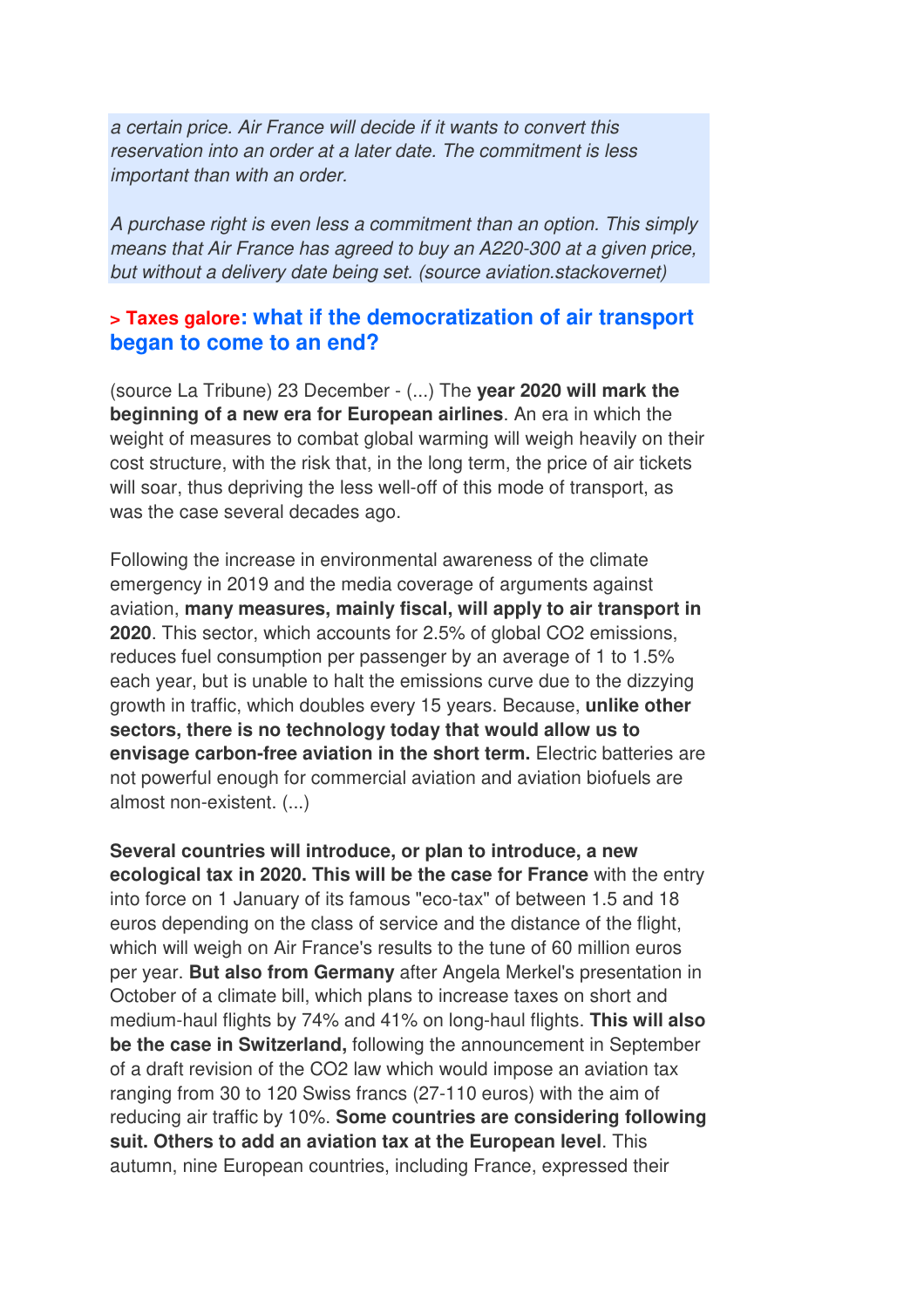willingness to create a European tax on aviation. (...)

**As part of its "Green Deal", the new European Commission is working in particular on tightening up the emissions trading system**. While part of these rights to pollute are allocated free of charge (the other part is paid at the carbon market price), "the idea is to reduce this volume of free rights, or even, in the long term, to make it disappear," explains the same European source.

**Brussels is working to ensure that the emissions trading system forms the basis for Corsia,** the global aviation CO2 compensation system. However, nothing is official and companies are afraid of having to pay twice for the same programs. Adopted in 2016 by the International Civil Aviation Organization (ICAO), the Corsia system will start up in 2021. It aims to offset all emissions that will exceed the 2020 level by financing CO2 reduction programmes (e.g. reforestation) by airlines. Air France-KLM expects an additional cost of 150 million euros in 2025. **According to the International Transport Association (IATA), airlines will spend a total of \$40 billion by 2035, when they hope to reverse the trend and cut CO2 emissions by 50% by 2050 compared to 2005**. In view of the growth in traffic over this period, **this** colossal **target set by the** companies some ten years ago **actually corresponds to a 90% improvement in energy performance.** (...)

On the other hand, the **switch to alternative fuels will also have a substantial cost**. Starting with biofuels, which are now being abandoned by oil companies and airlines who are passing the buck. The former say there is no demand, the latter say there is no supply. Not being forced to buy biofuel, most companies have so far been unwilling to take the risk of using a much more expensive energy source and to show a competitive disadvantage compared to competitors who would stay with kerosene. (...)

In the end, **all these measures, taken together, will result in considerable sums of money**. Above all, they will add to an already high tax burden. (...) The companies' savings and productivity plans will not be able to absorb all of these additional costs. As a result, the price of airline tickets is likely to skyrocket. **A danger for airlines, especially low-cost airlines, that a large number of passengers would not fly today if ticket prices were not so low**.

"**Air transport should not be reserved for the wealthy**. This would be the negation of everything we have done for decades to democratize air travel," Alexandre de Juniac, IATA Director General, told La Tribune,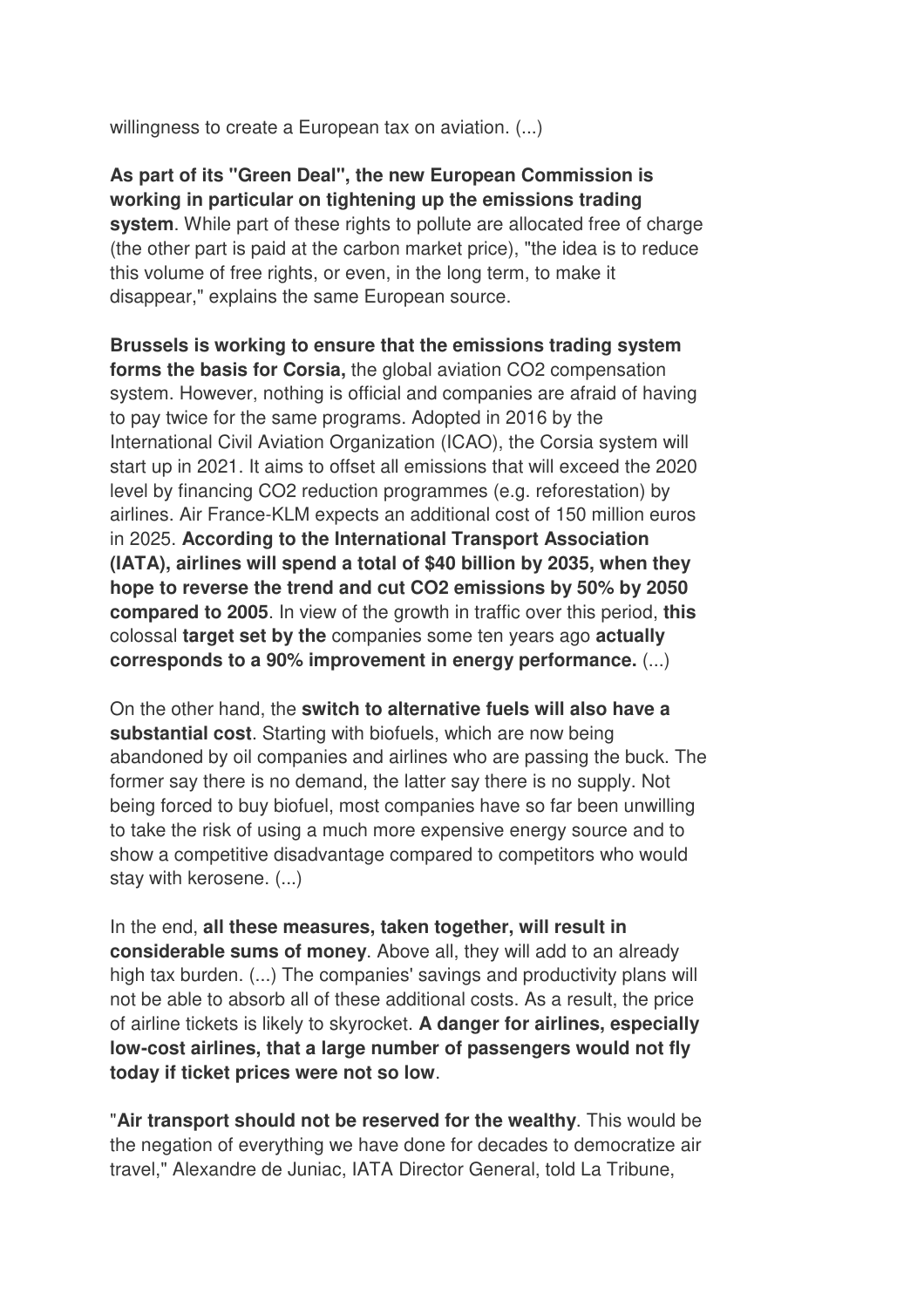recalling "the 62% drop in air fares observed over the past 30 years. (...)

*My comment: The air transport sector may have taken many steps to reduce its impact on global warming, but over the months it has become a scapegoat. However, it is only responsible for 2 to 3% of greenhouse gas emissions. Three times less than Internet use or consumption of meat and fish.* 

*Furthermore, I do not agree with the conclusion of the article. As much as it is acceptable to talk about democratizing air transport in Europe or North America, it is impossible on a global scale.* 

*According to official air transport statistics (for the year 2016), in order for each inhabitant to travel by plane as much as Europeans, the world fleet would have to be multiplied by four ... Assuming that all inhabitants have the financial means to do so, which is far from being the case.*

### **> Ryanair base at Beauvais airport: the State is due to give its decision soon**

(source Le Parisien) December 16 - (...) The first weeks of 2020 will be decisive for the future of Beauvais airport. **Between the contract negotiations with Ryanair (75 % of traffic) and the signing, or not, of the curfew exemption order requested by the company, the stakes are high.** 

On this last point, François Rubichon, Chairman of the Supervisory Board, insisted that "the curfew will be maintained between midnight and 5 a.m.", assuring that "respect for the living conditions of local residents" is "his obsession".

When we talk about a base (Ryanair wants to be able to store aircraft on site, editor's note), we're talking about three aircraft no more," he explains. **Derogations will be in exceptional cases. Sageb (the company operating the platform) is the first not to want it. Every late plane, arriving at night, costs us extremely dear**. »

The consultation process will end with the report from the Directorate General of Civil Aviation (DGAC), which will be submitted to Élisabeth Borne in the coming days. "If the Minister of Transport does not sign the order, there will be no Ryanair base in Beauvais," confirms François Rubichon (...).

**This milestone was also the occasion for** Philippe Hourdain,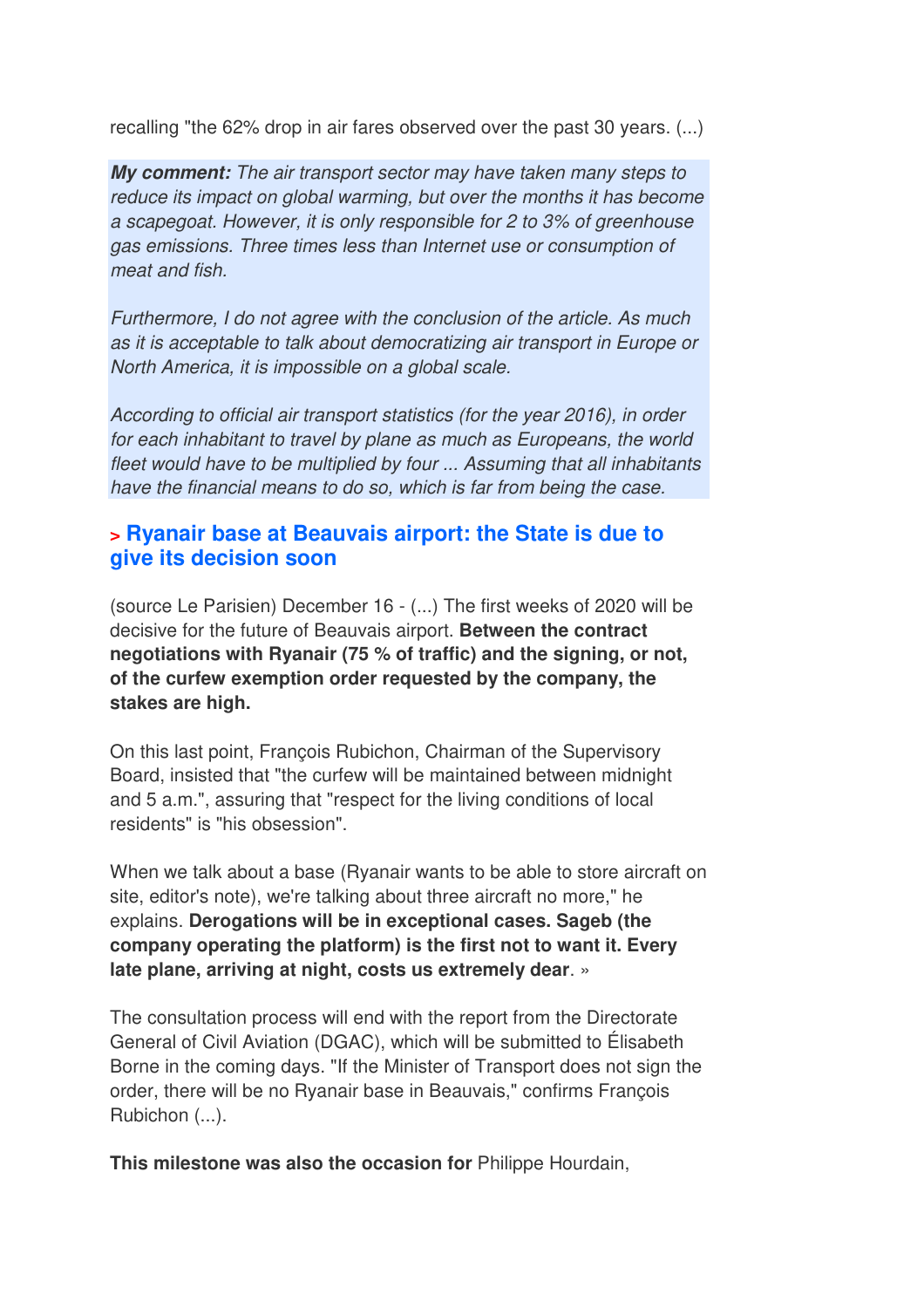**President of the Chamber of Commerce of Hauts-de-France,** majority shareholder of Sageb, to **announce the dismissal of his predecessor,** Philippe Enjolras, President of the CCI of Oise and candidate for mayor of Beauvais, notably **guilty, in his eyes, of having declared that it was "better to take the train than the plane".**

*My comment: Yet another illustration of the ambiguous links between Ryanair and the French regions: in Beauvais, when Ryanair arrives late at night, the company operating the airport is financially impacted!*

### **> Wizz Air is also going to launch a low-cost airline in Abu Dhabi.**

(source Air Journal) December 16 - (...) After the announcement in October by Etihad Airways and Air Arabia for the second quarter of 2020, Abu Dhabi airport could welcome a second specialist in cheap flights as early as next year. Based in Budapest, Hungary, **Wizz Air has signed with Abu Dhabi** Developmental Holding Company (ADDH) to **launch a new company**, (...) **called Wizz Air Abu Dhabi**. It should start in the second half of 2020, with a fleet entirely composed of Airbus A321neo (Wizz Air has received 7 of the 185 ordered, plus 20 A321XLRs) and a network initially targeting European airports already served by the Hungarian low-cost carrier. In the longer term, the new carrier would target the Middle East, Africa and the Indian subcontinent all if regulatory approvals are obtained.

**Wizz Air will therefore be in direct competition with Air Arabia Abu Dhabi, the Emirates national carrier's project,** and indirect **competition** in the Gulf with Flydubai (based in Dubai and allied to Emirates Airlines), Air Arabia (Sharjah), the SpiceJet project (in Ras al Kaimah), or even SalamAir (Oman) or Jazeera Airways (Kuwait).

Wizz Air CEO Jozsef Varadi said in Gulf News: (...) **This is** (...) **"a new direction for Wizz Air**, built on our successful ultra-low-cost model and which will bring affordable travel to more and more travellers" (...).

*My comment: That a low-cost European company should decide to expand in the Middle East is a challenge. This could mean that the growth prospects of the intra-European market become limited.*

### **> Coentreprise entre British Airways et China Southern**

(source Business travel) 18 December - (...) **British Airways and China Southern have signed a joint commercial agreement** that will deepen their cooperation.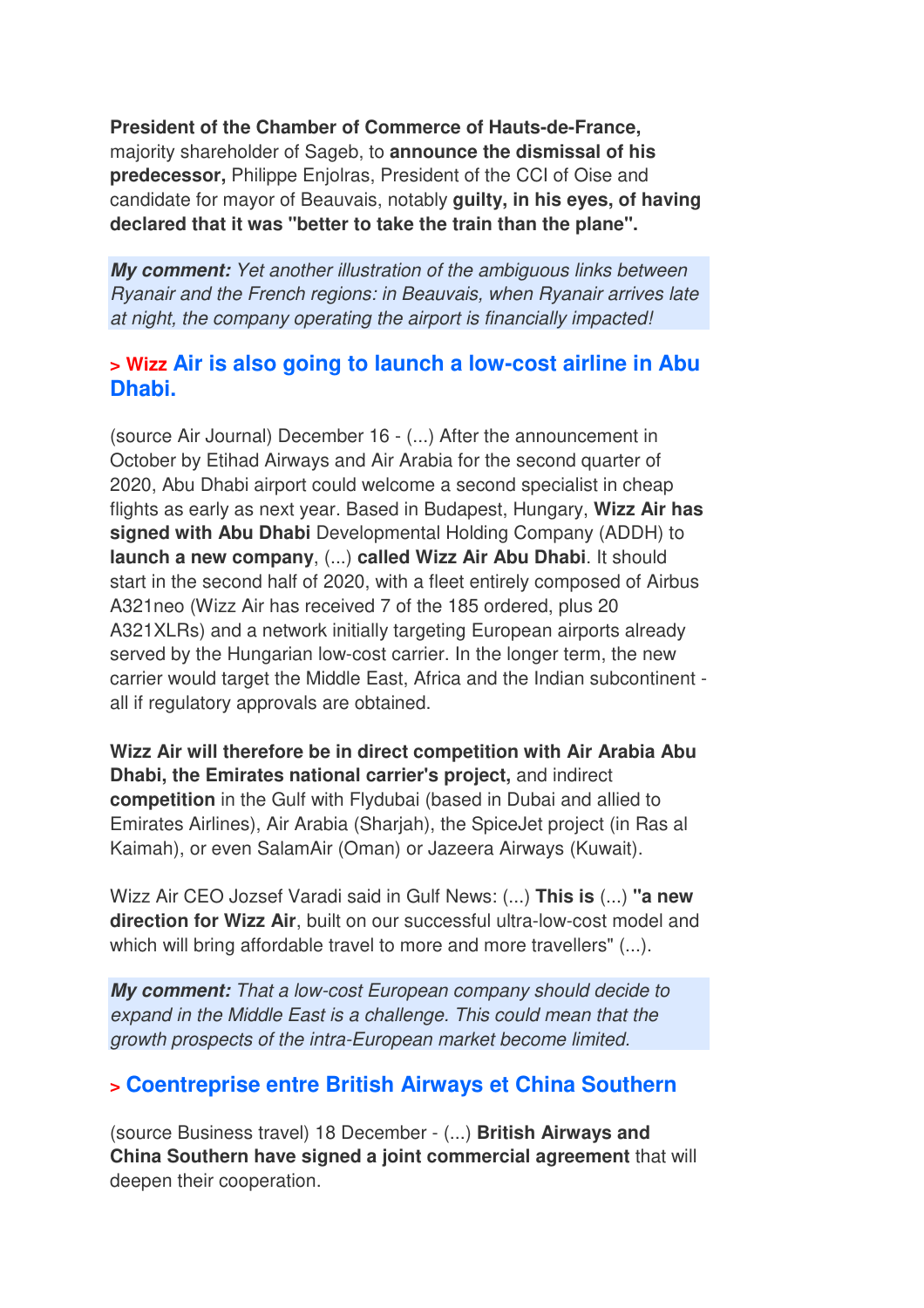Airlines have been code-sharing on ten routes since 2017: this agreement was extended to other routes and reciprocal benefits for frequent flyers in January 2019. (...)

British Airways has transferred its Heathrow-Peking service to the new Daxing International Airport, where China Southern has obtained 40 per cent of the slots with its neighbour, the state-owned carrier China Eastern. (...)

#### **Partnerships have become increasingly important to China Southern since it left the Skyteam alliance last year.** (...)

The airline is using the capacity offered by Daxing airport to focus on its operations in Europe and the United States, while its hub in Guangzhou in southern China will concentrate on Asia-Pacific.

It has a fleet of more than 850 aircraft, the third largest in the world behind American and United, and aims to have 1,000 aircraft by 2021. (...)

*My comment: When China Eastern and China Southern each obtained 40% of the slots at the new Beijing-Daxing airport, they were both members of the Skyteam alliance, alongside Delta Airlines and Air France-KLM.* 

*Faced with this quasi-monopolistic situation, it was decided that China Southern should leave the Skyteam alliance.* 

*As the third Chinese airline, Air China, is a member of the Star Alliance, it seems natural that China Southern should enter into agreements with British Airways, a member of the Oneworld alliance.*

#### **> Safran and General Electric turn to Airbus to compensate for Boeing's setbacks**

(source Capital) 21 December - (...) **General Electric** (GE) **and Safran are trying to find solutions as the Boeing 737 MAX crisis drags on and weighs heavily on the results of both companies**.

Manufacturers have reached an agreement to increase the production rate of engines powering the Airbus A320neo to compensate for the setbacks of its great rival, grounded since March 2019, said Friday the Wall Street Journal. **The Leap engine, developed by Safran and GE within their joint venture CFM International, currently powers more**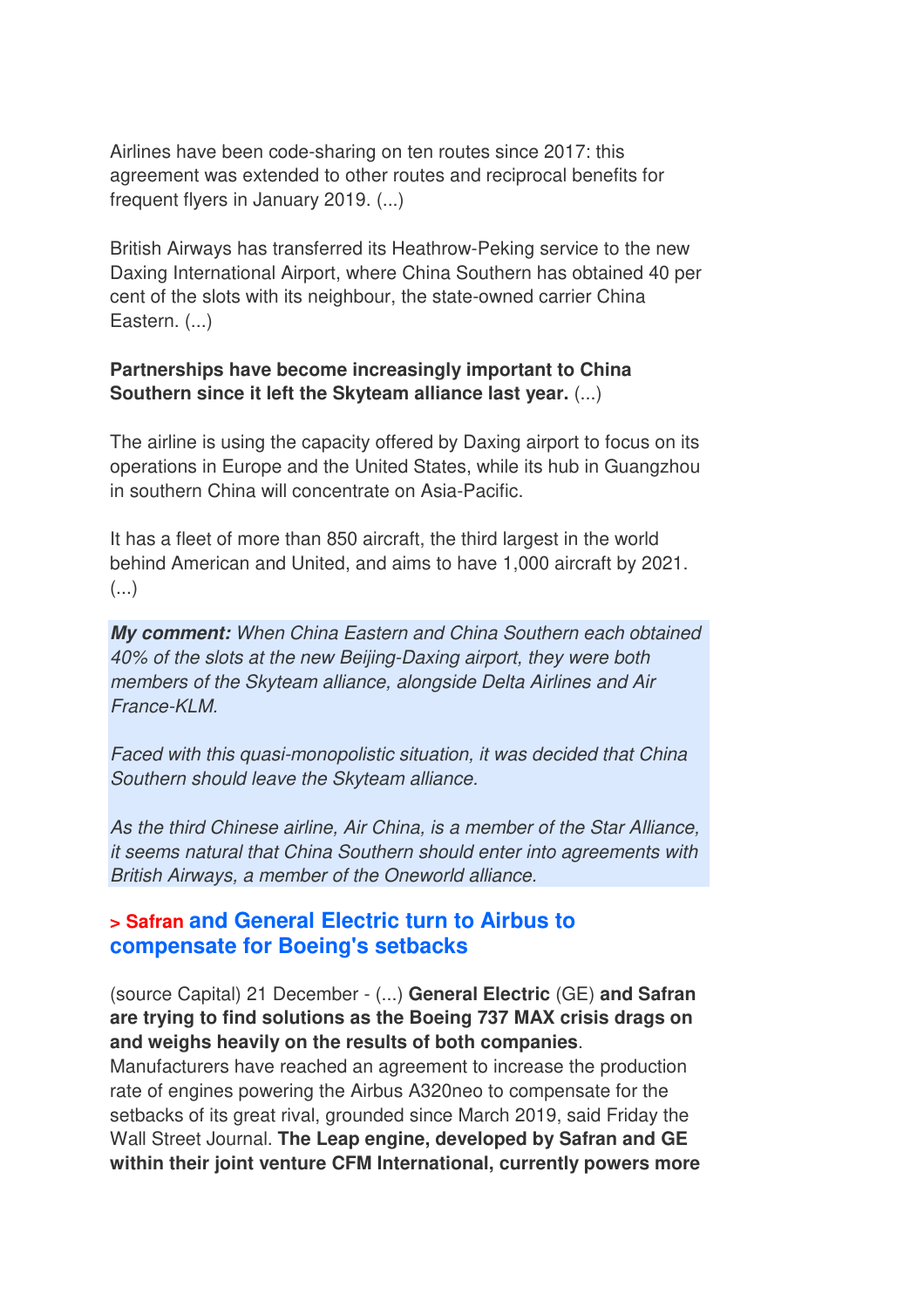**than half of the Airbus A320neo and all Boeing 737 MAX aircraft**. (...)

**However, none of the three companies wished to comment on this information**. "We always talk with our suppliers" and these discussions are "confidential," an Airbus spokesman said.

For its part, a GE spokesman stressed that the group was working in partnership with its customers and suppliers 'to mitigate the impact of the temporary shutdown of the 737 MAX, while protecting the company's ability to accelerate production if necessary in the future'. On Tuesday 17 December, the CEO of the French aerospace group Safran, Philippe Petitcolin, announced that the production rates of the engine powering the Boeing 737 MAX would be reduced. (...)

### **> Airbus hardly benefits from Boeing's misfortunes**

(source Les Echos) December 16 - (...) Contrary to what one might think, **Boeing's misfortunes do not benefit Airbus that much**. Admittedly, for the first time since 2011, the European aircraft manufacturer is well ahead of its American rival in 2019, both in terms of the number of deliveries and orders taken. This is thanks to the halt in deliveries of 737 MAX. Its best-seller, the A320, even became the bestselling aircraft, with a total of 15,193 orders at the end of October, all models combined, compared with 15,136 for the Boeing 737. (...)

**The discontinuation of 737 deliveries did not result in an increase in A320 deliveries**. On the contrary! At the presentation of its quarterly results in October, Airbus CEO Guillaume Faury even lowered the official annual target from 890 to 860 aircraft. A revision imposed by production delays on the latest version of the A321, the longest singleaisle aircraft in the range, a victim of its success. Of this total, deliveries of A320 Family single-aisle aircraft are not expected to exceed 700, instead of the 721 originally planned. (...)

Moreover, **even if some customers would have been happy to swap their MAX orders for A320s, Airbus would not have the industrial capacity to meet the demand**. Like that of its American rival, the order book for its single-aisle vessels is already full until 2024. Moreover, the European aircraft manufacturer (...) is already having a hard time delivering its customers on time. Some, such as the head of IAG, blamed him for his tardiness. To the point of ordering from Boeing!

The problems with the A320s are not limited to delivery delays. The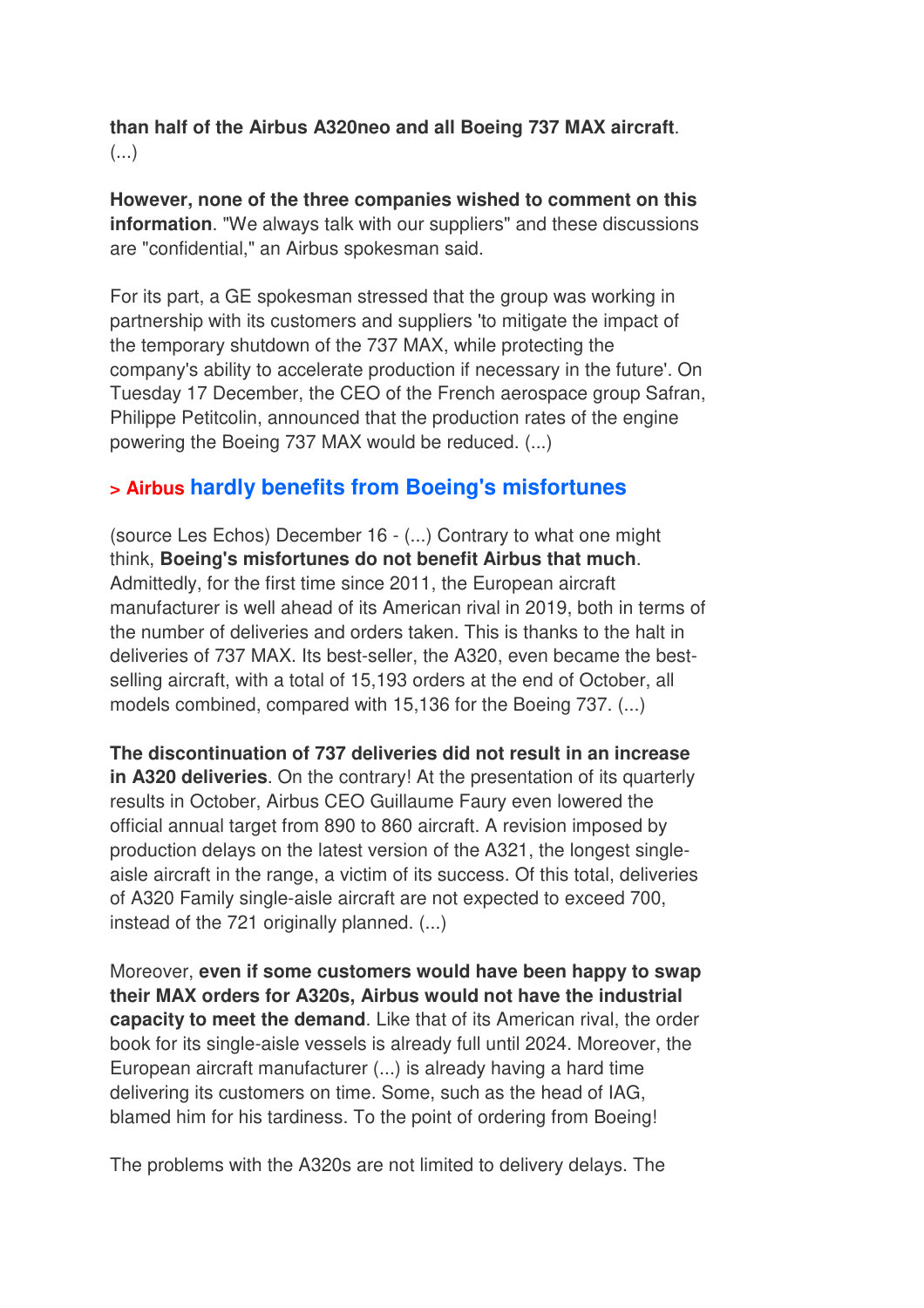reliability of Pratt & Whitney-powered aircraft has severely disrupted production in 2018, and the A320 neo would also suffer from a C of G problem. This led Lufthansa to neutralize the last row of seats on its 20 A320s. Airbus promises new software for aircraft stability control for next summer.

### **> Airbus is taking advantage of the Boeing 737 MAX's setbacks, contrary to what is being said**

(source La Tribune) 23 December - (...) In the short term, **Airbus cannot propose to B737 MAX customers to replace them with A320 Neo.** (...)

The A320 order book is so full that **an airline placing an order today will have to wait until 2024 to receive the first A320s**.

**However,** by removing this short term element, the setbacks of the 737 MAX do indeed benefit Airbus. They give it a predominant strategic position in the entire market segment ranging from medium-haul aircraft with 150 seats to long-haul aircraft with 240-250 seats, which accounts for more than 70% of aircraft sales. **If we look further, Airbus may**  even be in a **favourable position on the entire market,** this time for **aircraft with more than 100 to 300 seats!** 

**First of all, the B737 MAX crisis completely undermined,** not to say killed, Boeing's **"NMA" (**new midsize aircraft) **project**, an aircraft with a capacity of 220 to 260 seats depending on the version (two were planned), capable of covering distances of more than 5,000 nautical miles (9,200 kilometres). (...)

With the 737 MAX grounded, Boeing obviously focused on its flagship aircraft and the NMA was not launched. And for Boeing, Airbus officially launched the A321 XLR, a long-haul version of the A321, at the Paris Air Show. (...)

**Airbus is now taking full advantage of this situation. Since its launch last June, the A321 XLR has been taking more and more orders**. They account for a large part of the 1,000 orders booked by Airbus since January. **More than 400 copies were ordered**, including 50 copies each by American Airlines and United Airlines, two American companies that were closely studying Boeing's NMA. Would they have ordered the Airbus if the NMA had been launched? We'll never know. (...)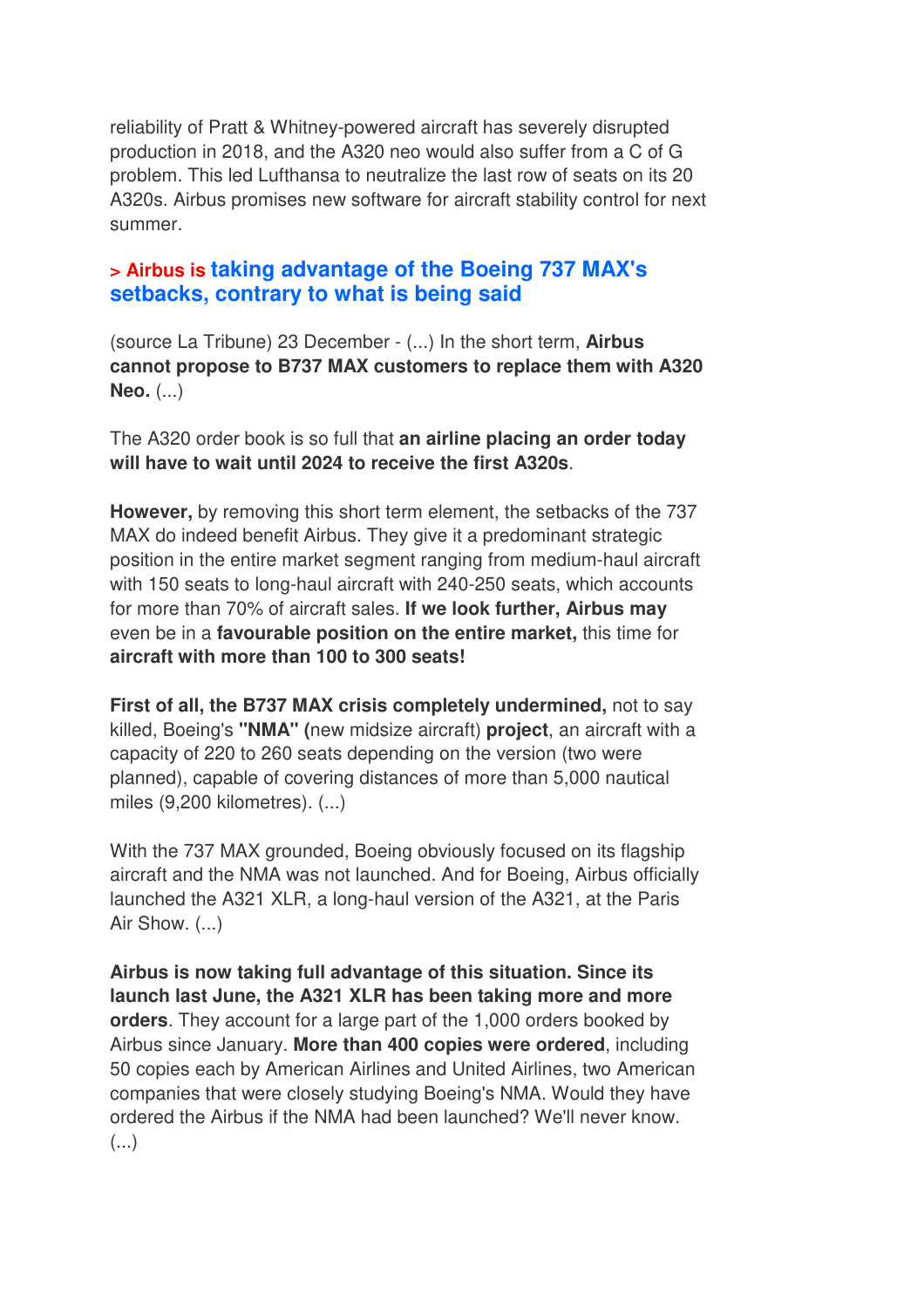**Airbus' strategic situation is all the more comfortable as the European aircraft manufacturer can afford to wait for Boeing to** enter the single-aisle market, that of the 737 and the A320. Whatever scenario his rival is setting up. **If Boeing retains its 737 MAX, a return to "normal",** if there is a return to normal, **is not expected for two years from the aircraft's return to service for the** unknown time. United Airlines has just postponed the aircraft's possible entry into service until June. (...)

**But it is in another scenario, that of the termination of the 737 MAX programme** (which a number of aeronautics sector bosses are considering) **that Airbus finds itself in an even stronger position.** (...)

For, in the absence of new engine technologies, **the launch of a new American programme** within two or three years **would result in an aircraft whose performance would,** admittedly, be superior to that of the A320 Neo, but **not sufficient to create a substantial gap with the European aircraft**. (...)

By launching such an aircraft, which would not reach the market before 2027-2030, **Boeing would therefore run the risk that Airbus, according to its current business plan, would wait a few years to launch a new aircraft, which would in turn bring a real technological leap forward compared to current aircraft.** The European aircraft manufacturer expects to launch the A320Neo successor programme in the middle of the next decade, with entry into service in the early 2030s.

It is difficult, not to say impossible this time, for Boeing to launch a new \$15 billion aircraft a few years after having spent the same amount to launch the successor to the B737 MAX, knowing that these two cheques would be added to the bill for the 737 MAX, at least as high as the cost of an aircraft program. Admittedly, Boeing's weight in defence and services is very important, but it is not certain, however, that it is sufficient to finance all this expenditure. (...)

The equation turns into a puzzle for Boeing. (...)

*My comment: With the B737 Max crisis, Airbus seems to have gained a*  lead over Boeing. For the European manufacturer to benefit from this, it *will have to find the financial means to increase its production capacity.* 

*But another threat is emerging for the American aircraft manufacturer with the emergence of a new competitor, the Chinese Comac. He is*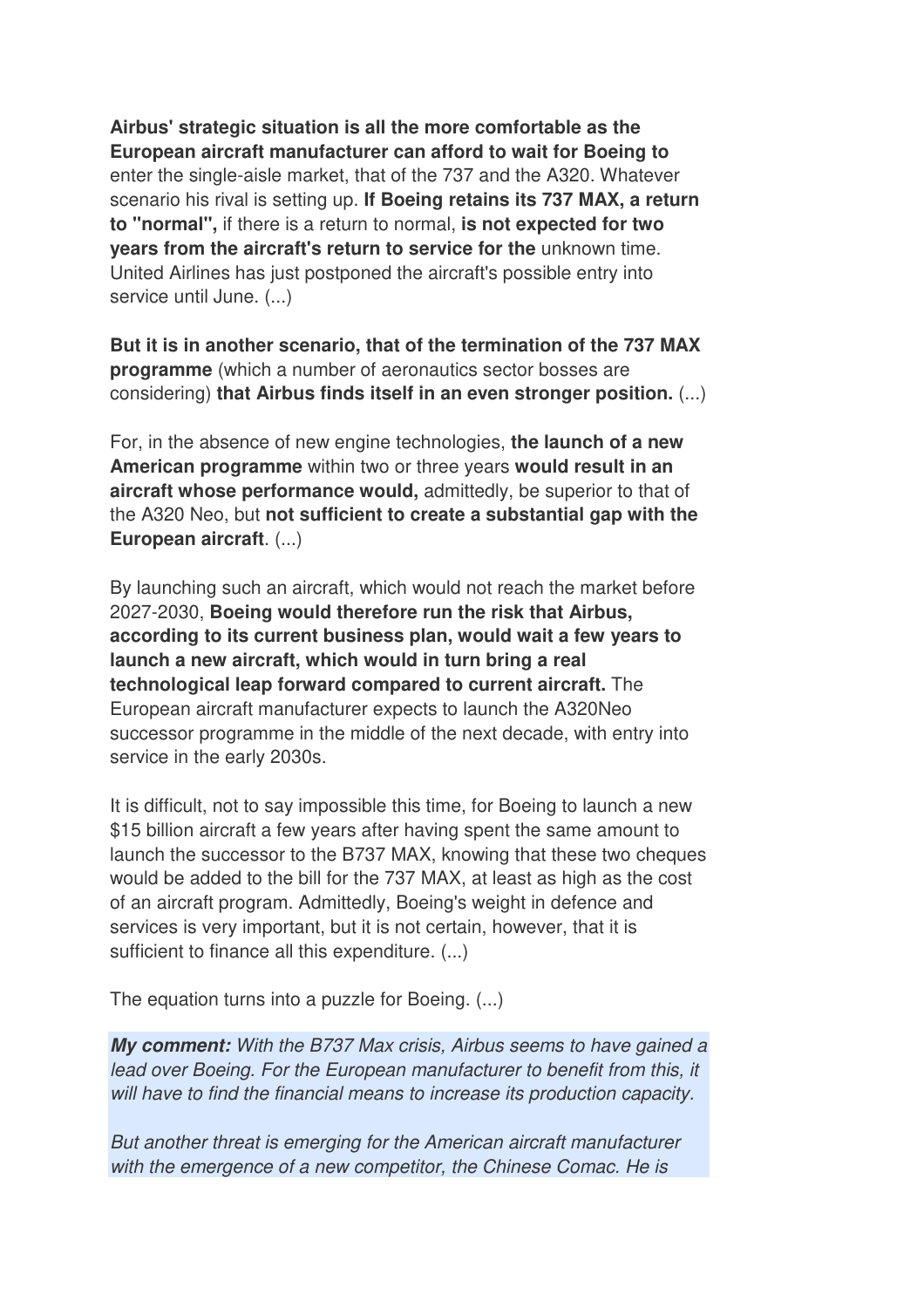*completing the development of his C919, designed to rival the B737 Max and A320 Neo.* 

*The C919 first flew in May 2017. Its certification by the Chinese authorities has been delayed until 2021. Only once this step has been taken can it hope to obtain its certification from the European and American authorities.*

### **> Last minute: Weakened by the 737 MAX's setbacks, Boeing's CEO resigns**

(source zonebourse) December 23 - Weakened by the setbacks of the 737 MAX, Boeing has separated from its CEO Dennis Muilenburg, who will be replaced from January 13 by David Calhoun, the current group chairman.

In a press release issued on Monday, the aircraft manufacturer explains that a 'change of management was necessary to restore confidence in the group, which must move forward to restore its relations with the regulatory authorities, its customers and all its shareholders'. (...)

The announcement of Dennis Muilenburg's departure, which had been anticipated for several months, was welcomed on the stock market, where Boeing shares gained 4% shortly after the opening of Wall Street. Since March, it had lost more than 20%. (...)

The appointment of David Calhoun, who was previously head of private equity operations for the Blackstone Group, will provide useful stability in the short term but not the long-term expertise the firm needs, analyst Richard Aboulafia said.

"Calhoun is respected in the industry, but in the long run does he bring the right toolbox? Private equity makes companies leaner. This is not Boeing's problem at the moment," the aviation specialist added. (...)

## *End of the press review*

### **> Follow-up to the referendum on the privatisation of Aéroports de Paris**

The consultation procedure on the privatisation of the ADP group has been open since 13 June and will run until March 2020. It requires the signatures of 4.7 million voters to lead to a referendum on a shared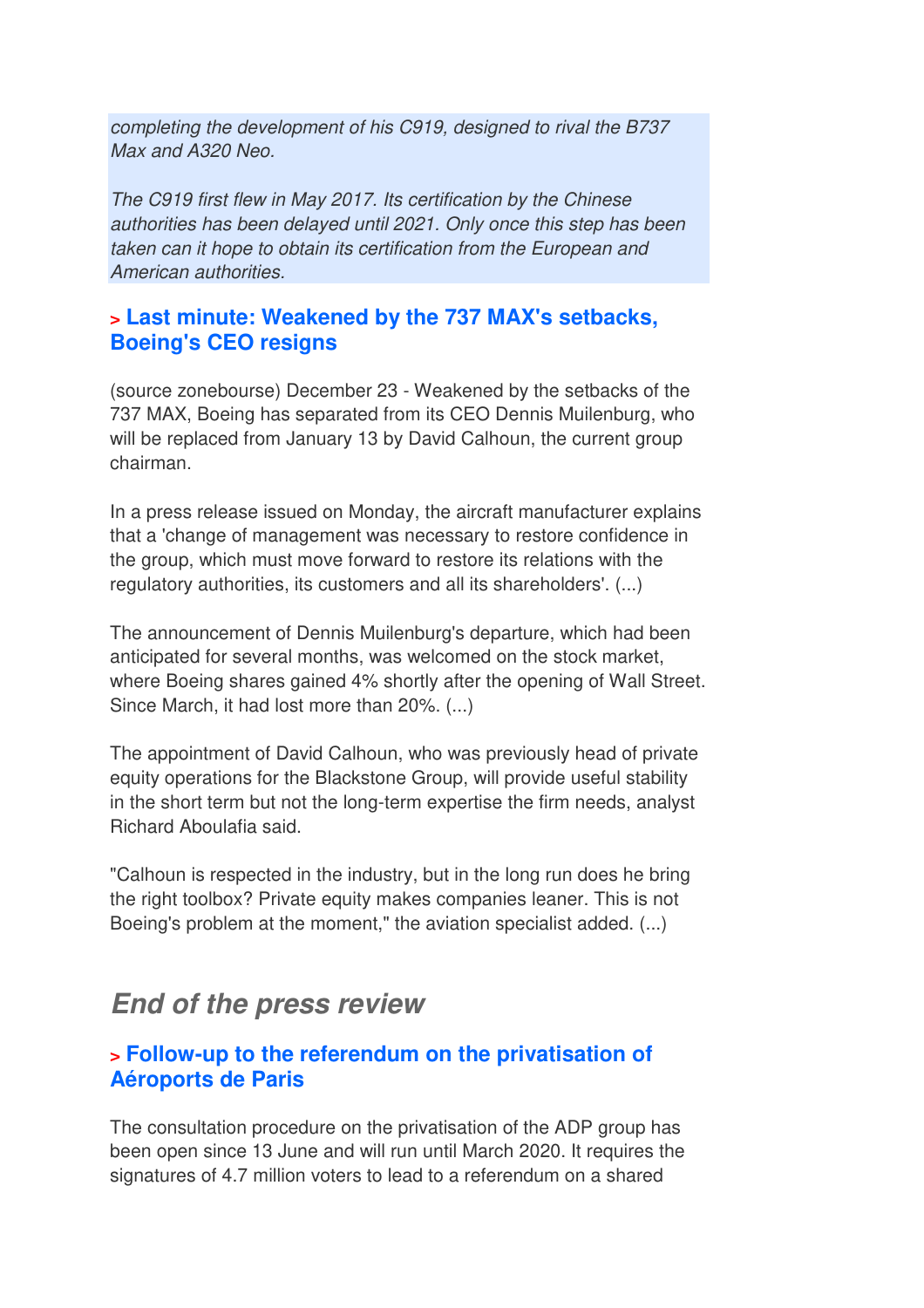initiative (RIP).

On the Internet, the consultation can be signed on the site referendum.interieur.gouv en

By 23 December, halfway through the signature deadline, the consultation had collected 1,047,000 signatures, or 22.19% of the signatures required.

*My comment: For the record, the consultation mechanism on the privatization of the ADP group concerns the following bill:* 

*The planning, operation and development of the Paris-Charles-de-Gaulle, Paris-Orly and Paris-Le Bourget airfields are a national public service within the meaning of the ninth paragraph of the preamble to the Constitution of 27 October 1946.* 

*Let me remind you of the next steps in the process:*

*1- At the end of the nine-month period for gathering support, the Constitutional Council shall verify whether the bill has the support of at least one-tenth of the voters registered on the electoral rolls.* 

*2- If the bill has not been examined at least once by each of the two Assemblies (National Assembly and Senate) within six months from the publication in the Official Gazette of the decision of the Constitutional Council declaring that the threshold of 10% of voters has been reached, the President of the Republic shall submit it to a referendum.* 

## *End of the press review*

### **> My comment on the Air France-KLM share price evolution**

**The Air France-KLM share is at 9.986 euros at the close of trading on Monday 23 December. It is down -5.79%.** 

**The average (the consensus) of analysts for the AF-KLM share is 11.19 euros**.

**Brent crude oil** (North Sea) **is up \$2 to \$67 per barrel.**

**This indicative information in no way constitutes an invitation to**